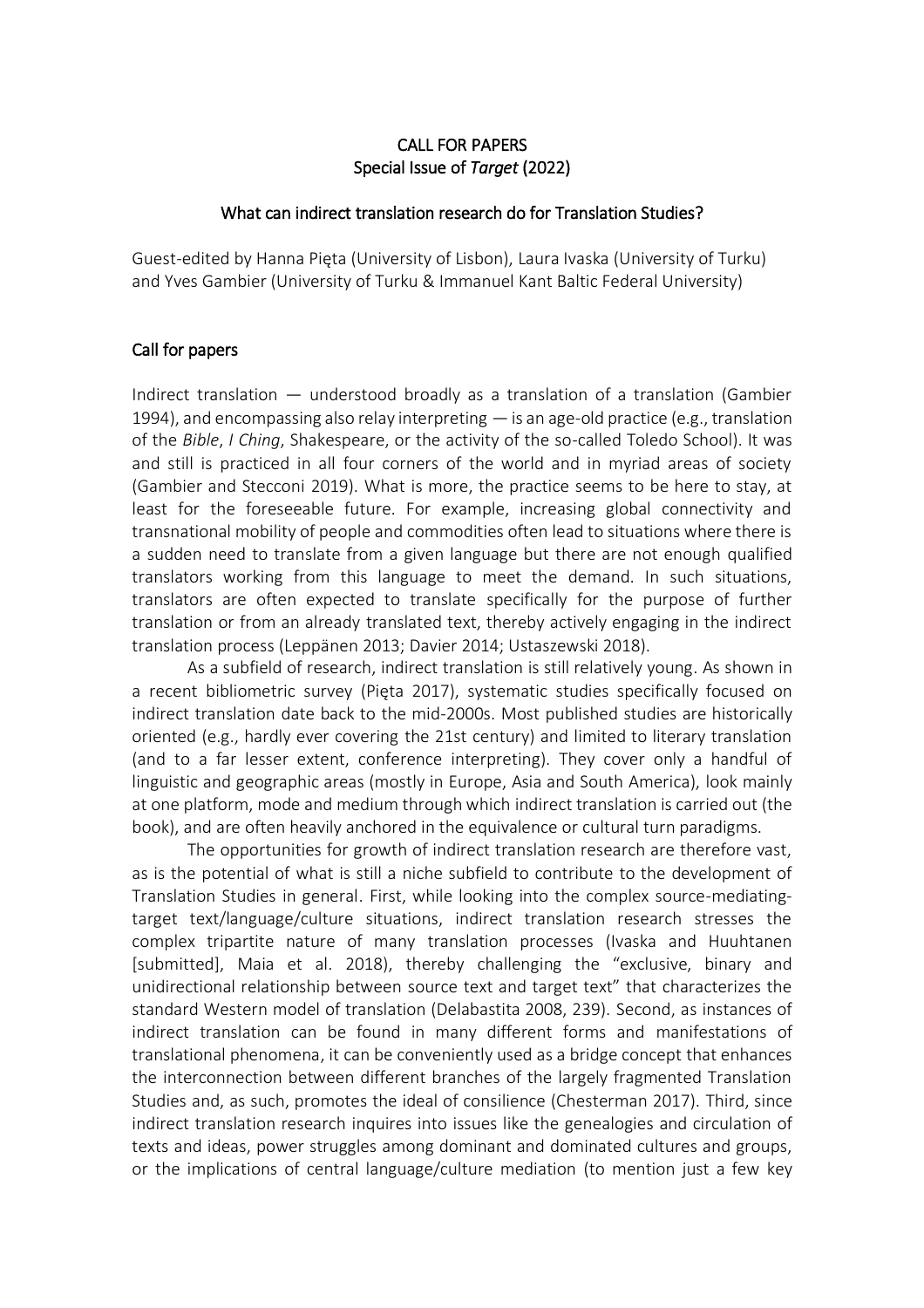issues, cf. Assis Rosa et al. 2017), it may open up useful entry points for interaction with other disciplines that also ask questions about these matters. Last, research on indirect translation is likely to add complexity to ongoing debates in Translation Studies related to some of the main concerns of the world we live in  $-$  such as inaccessibility, inequality, language domination, migration crises  $-$  as they often imply or employ indirect translation in one way or the other (Pięta 2019).

This special issue wants to unleash and showcase this potential. The guest-editors therefore welcome conceptual and empirical contributions that work towards this aim.

Potential topics include but are not restricted to:

- o rethinking basic concepts of Translation Studies through the lens of indirect translation (e.g., source text and target text, author and translator, original and translation, center and periphery, equivalence, direct translation)
- o core features or patterns of indirect translation verifiable across different translation domains (e.g., audiovisual, machine, specialized translation; community interpreting, audio-description, localization, transcreation, transediting)
- o indirect translation in other fields and disciplines (e.g., adaptation studies, forensic linguistics, gender studies, development studies, multilingual studies, international business studies, etc.)
- o indirect translation and hot topics in Translation Studies (e.g., social media, big data, multilingual crisis communication, etc.).

Preference will be given to contributions that address the abovementioned aim by tapping into recent methodological and theoretical developments in Translation Studies, covering present-day instances of indirect translation, and/or providing insights into still largely unexplored platforms, modes, media, geographic areas (e.g., Africa, Australia, the Middle East) or language mediation settings (e.g., the marketplace, international trains, museums, language classrooms).

To propose a paper, please send your abstract (700-800 words, excluding references) by email to all the guest-editors of the Special Issue:

- o Hanna Pięta (University of Lisbon): [hannapieta@campus.ul.pt](mailto:hannapieta@campus.ul.pt)
- o Laura Ivaska (University of Turku): [laura.ivaska@utu.fi](mailto:laura.ivaska@utu.fi)
- o Yves Gambier (University of Turku & Immanuel Kant Baltic Federal University): [yves.gambier@utu.fi.](mailto:yves.gambier@utu.fi)

# References

Assis Rosa, Alexandra, Hanna Pięta, and Rita Bueno Maia, eds. 2017. *Indirect Translation: Theoretical, Methodological and Terminological Issues*. Special issue of *Translation Studies* 10 (2). London: Routledge.

Chesterman, Andrew. 2017. "Towards Consilience." *Reflections on Translation Theory: Selected Papers 1993–2014*, 35–41. Amsterdam: John Benjamins.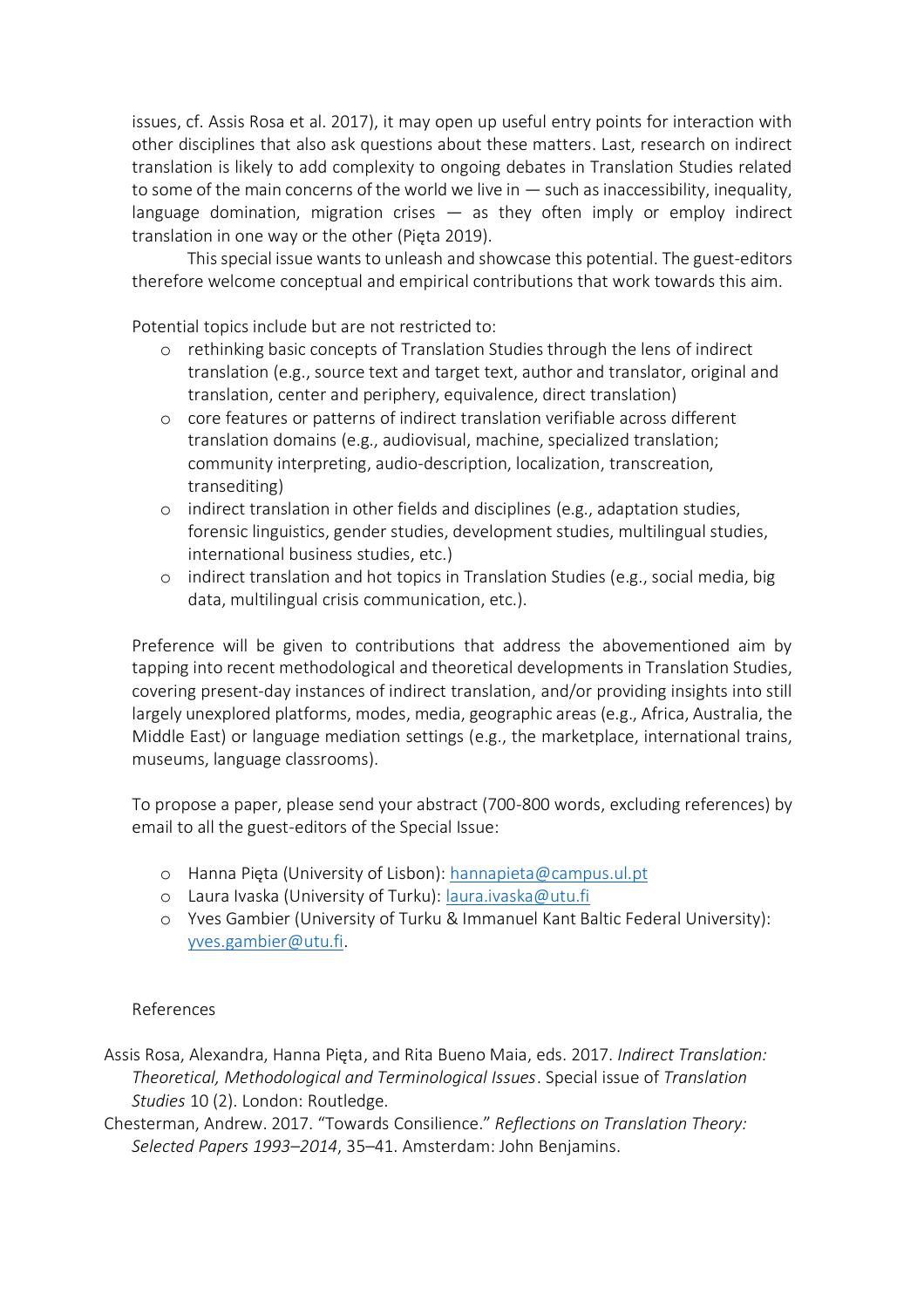Davier, Lucile. 2014. "The Paradoxical Invisibility of Translation in the Highly Multilingual Context of News Agencies." *Global Media and Communication* 10 (1): 53–72.

Delabastita, Dirk. 2008. "Status, Origin, Features: Translation and Beyond." *Beyond Descriptive Translation Studies: Investigations in Homage to Gideon Toury*, edited by Anthony Pym and Miriam Shlesinger, 233–246. Amsterdam: John Benjamins.

Gambier, Yves. 1994. "La retraduction, retour et détour." *Meta* 39 (3): 413–417.

Gambier, Yves, and Umberto Stecconi, eds. 2019. *A World Atlas of Translation*. Amsterdam: John Benjamins.

- Ivaska, Laura, and Suvi Huuhtanen. (submitted). "Beware the Source Text: Five (Re)translations of the Same Work, But from Different Source Texts." *Meta*.
- Leppänen, Saara. 2013. "A Case in Translation Archaeology: Explanatory Peritexts in Finnish Translations of Japanese Literature." *New Horizons in Translation Research and Education* 1, edited by Nike Pokorn and Kaisa Koskinen, 45–59. University of Eastern Finland: Joensuu.
- Maia, Rita Bueno, Hanna Pięta, and Alexandra Assis Rosa. 2018. "Unleashing the Potential of Indirect Translation." Poster presented at the International Conference on Publishing in Translation Studies. September, KU Leuven, campus Antwerp.
- Pięta, Hanna. 2017. "Theoretical, Methodological and Terminological Issues in Researching Indirect Translation: A Critical Annotated Bibliography." *Translation Studies* 10 (2): 198– 216.

Pięta, Hanna. 2019. "Indirect Translation: Main Trends in Practice and Research." Special issue of *Slovo.ru: baltijskij accent* 10 (1): 21–31.

Ustaszewski, Michael. 2018. "Tracing the Effect of Pivot Languages in Indirect Translation." *Using Corpora in Contrastive and Translation Studies Conference, Louvain-la-Neuve, 12– 14 September, 2018*, edited by Sylviane Granger, Marie-Aude Lefer and Laura Aguiar de Souza Penha Marion, 174–176. CECL Papers 1. Louvain-la-Neuve: Université Catholique de Louvain.

| , , ouuchon scheudic                                                                                                                                                                                                                 |                             |
|--------------------------------------------------------------------------------------------------------------------------------------------------------------------------------------------------------------------------------------|-----------------------------|
| Call for papers                                                                                                                                                                                                                      | 1 September 2019            |
| Deadline for submitting abstracts to the guest-<br>editors                                                                                                                                                                           | 30 November 2019            |
| Guest-editors vet the submitted abstracts                                                                                                                                                                                            | December 2019-January 2020  |
| Deadline for notifying contributors on the<br>outcome of their submissions (all accepted<br>contributors will receive further instructions and<br>information with their notification of acceptance)                                 | 31 January 2020             |
| Accepted authors write their articles                                                                                                                                                                                                | February-August 2020        |
| Deadline for submitting full articles (preferably<br>between 6,000 and 8,000 words, including<br>footnotes, references and appendices). Detailed<br>style guidelines available at<br>https://benjamins.com/catalog/target/guidelines | 31 August 2020              |
| Submitted articles undergo a double-blind peer-<br>review                                                                                                                                                                            | September 2020-January 2021 |

## Production schedule